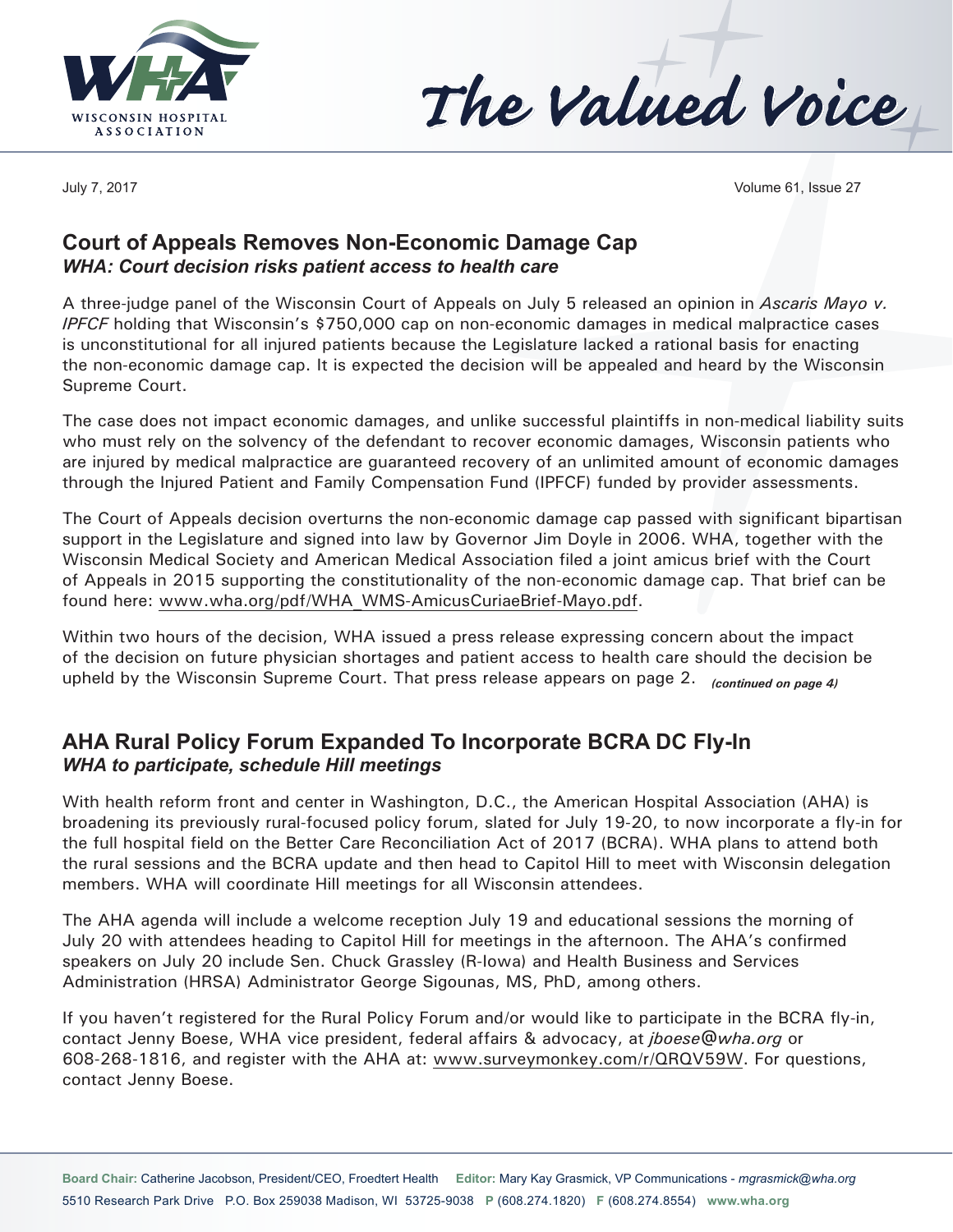## **Court Decision Risks Patient Access to Health Care** *Loss of non-economic damage cap will exacerbate future physician shortages*

The Wisconsin Hospital Association (WHA) is concerned it will become more difficult for patients to find care in their communities, particularly in rural and inner city areas, if the July 5 Wisconsin Court of Appeals ruling on the constitutionality of Wisconsin's cap on non-economic damages in medical malpractice cases is upheld.

"We disagree with the Court of Appeals conclusion that there is no evidence or rationale supporting the Legislature's policy decision to protect access to health care in Wisconsin by enacting Wisconsin's cap on non-economic damages in medical malpractice cases," said WHA President/CEO Eric Borgerding. "Upsetting the Legislature's informed policy decision by invalidating Wisconsin's cap on noneconomic damages will negatively impact Wisconsin communities' efforts to attract physicians to provide accessible, quality health care to their residents."

"Wisconsin's unique, balanced medical malpractice system that includes a cap on non-economic damages is a key policy that has helped Wisconsin retain and attract high-quality physicians to Wisconsin communities," said Borgerding. "Without a sufficient supply of physicians in communities throughout the state, Wisconsin's high rankings in health care access and quality would not be achievable."

In 2016, the Wisconsin Council on Medical Education and Workforce (WCMEW) released a report indicating Wisconsin may face a shortage of more than 2,000 physicians by 2030. To address that shortage, one of that report's recommendations was to maintain public policies that preserve Wisconsin's medical liability environment because of their impact on retention and in-migration of physicians.

Included in the WCMEW report is a 2012 study by economists John Perry and Christopher Clark published in Business Economics that concluded, "We find robust evidence that noneconomic damage caps impact physician populations. This finding is present in the majority of prior literature….The inference from this work is that physicians are less likely to move away from states and more likely to move to states that have implemented certain medical malpractice liability reforms."

"The WCMEW report highlights the challenges that Wisconsin faces in ensuring Wisconsin's supply of physicians meets patient demand for accessible health care," said Chuck Shabino, MD, WHA chief medical officer. "The competition nationally to recruit physicians is fierce. Wisconsin must continue to focus on ensuring the aspects of our state that attract physicians, such as a favorable medical malpractice environment, are maintained."

Unlike patients in most states or other successful plaintiffs in non-medical liability suits, Wisconsin patients who are injured by medical malpractice have access to unlimited economic damages through the Injured Patient and Family Compensation Fund. Funded exclusively by assessments on health care providers, the Fund places Wisconsin medical liability plaintiffs in a better position than patients in other states and other injured plaintiffs—recipients are guaranteed recovery. Other injured parties are not guaranteed recovery, left instead to hope that a tortfeasor has sufficient insurance coverage for not just non-economic damages but also all past and future medical costs, lost earnings, and other economic damages incurred by the injured party.

The public policy balance of guaranteed recovery for injured plaintiffs to better protect injured patients and a cap on non-economic damages to support accessible health care has served Wisconsin well and is key to Wisconsin's comprehensive medical liability system. The current cap on non-economic damages was passed with bipartisan support in the Legislature and signed into law by Governor Jim Doyle in 2006.

"We are expecting today's decision will be reviewed by the Wisconsin Supreme Court, and we believe the Court will uphold the well-supported and bipartisan public policy balance set by the Legislature to help ensure accessible health care in Wisconsin," said Borgerding.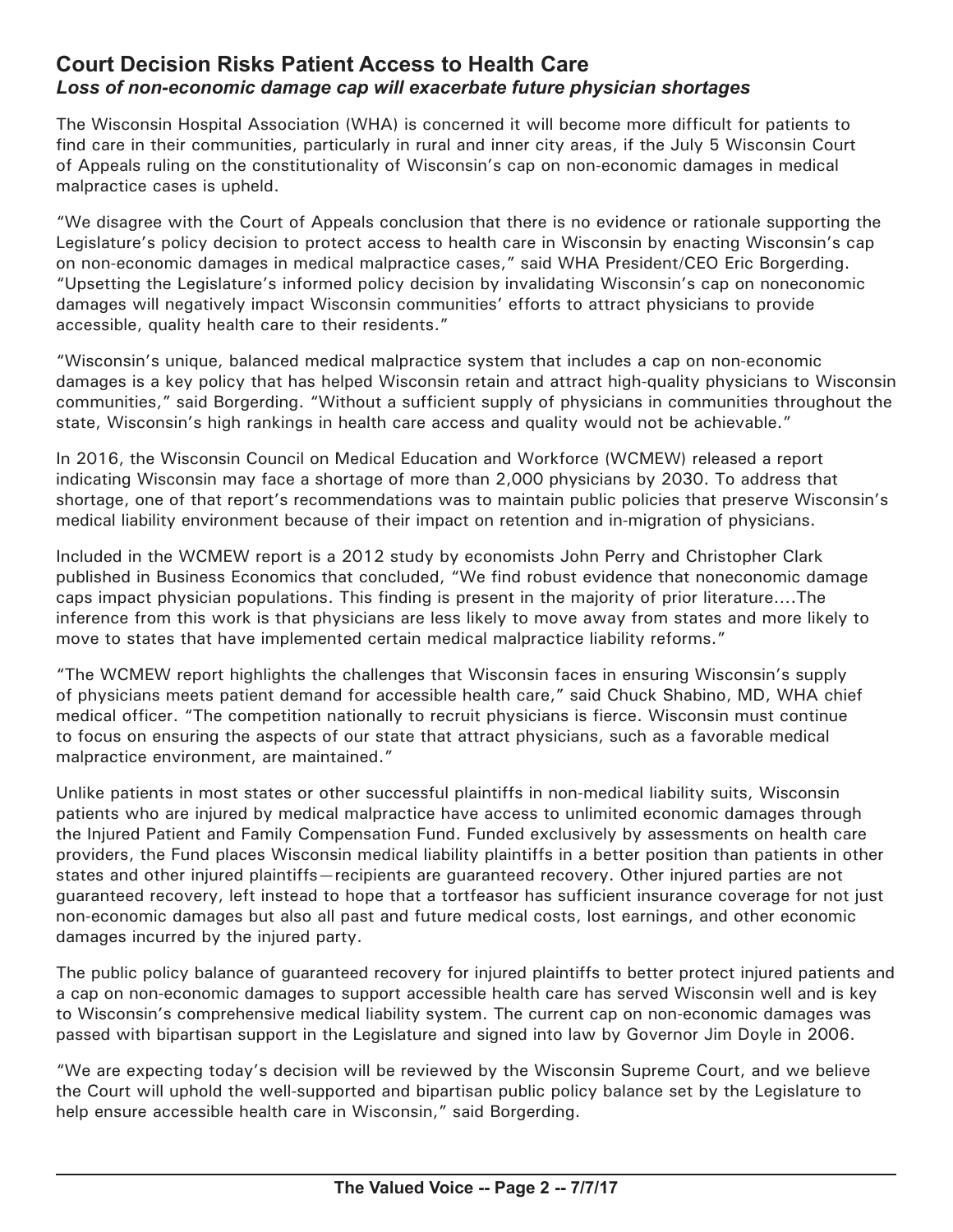# **WHA 2017 Nominating Awards Committee Seeking Nominations**

The 2017 Nominating Awards Committee will meet in September to consider nominating a WHA chairelect and at-large members for the WHA Board and candidates for the Trustee and Distinguished Service Award (information on these two awards can be found on the WHA website at www.wha.org/award-program-information.aspx.)

WHA members interested in being considered for, or wish to submit a candidate for, an at-large WHA Board seat or the chair-elect position should contact either WHA President/CEO Eric Borgerding at *eborgerding@wha.org* or WHA Nominating Committee Chair Mike Wallace at *Michael.wallace@forthc.com*.

## **Wisconsin Hospitals State PAC & Conduit—Next Contributor List to Run July 14**

The Wisconsin Hospitals State PAC & Conduit campaign is over the halfway mark of reaching its 2017 goal of raising \$312,500. Over \$165,000 has been contributed by over 160 individuals. To be included on the next full contributor list to be published in the July 14 edition of the WHA *Valued Voice* newsletter, make your contribution today. Contributions received by July 13 will be listed, and individuals who make their contribution by that date will receive a Wisconsin Hospitals State PAC & Conduit padfolio. To contribute, log onto www.whconduit.com or call WHA's Jenny Boese at 608-268- 1816 or Nora Statsick at 608-239-4535.

## **Recent Announcements on Public Health Reporting for Meaningful Use & MIPS** *DPH, CDC announce readiness to accept certain public health data from hospitals, physicians*

On June 30, the Wisconsin Division of Public Health (DPH) announced it has the technical capacity to receive electronic case reporting data from hospitals and physicians attesting to Stage 3 of the Medicare or Medicaid EHR Incentive Program in 2017.

Under Stage 3, which is optional in 2017 but mandatory starting in 2018, hospitals and physicians must select and report on a certain number of public health and clinical data registry measures. Submitting case reporting to a public health authority such as DPH can be counted toward this reporting requirement.

DPH's announcement, as well as further information on how to register to submit electronic case reporting data to DPH may be found at: www.dhs.wisconsin.gov/phmu/electroniccasereporting.htm.

Also last week, the federal Centers for Disease Control & Prevention (CDC) announced that for hospitals and physicians attesting to Stage 3 of the Medicare or Medicaid EHR Incentive Program in 2017 and for clinicians participating in the Merit-Based Incentive Payment System (MIPS) in 2017, the CDC is accepting registration from such providers of their intent to submit data to the CDC's National Health Care Surveys. According to the CDC, such surveys include the National Hospital Care Survey, the National Hospital Ambulatory Medical Care Survey, and the National Ambulatory Medical Care Survey.

Under Stage 3 and under MIPS, providers must select and report on a certain number of public health and clinical data registry measures, and submitting data to public health registries such as the CDC's National Health Care Surveys can be counted toward meeting this reporting requirement.

Additional information regarding the National Health Care Surveys and how to register to submit data is available here: www.cdc.gov/nchs/dhcs/meaningful use.htm.

For additional information, contact Andrew Brenton, WHA assistant general counsel, at 608-274-1820 or *abrenton@wha.org*.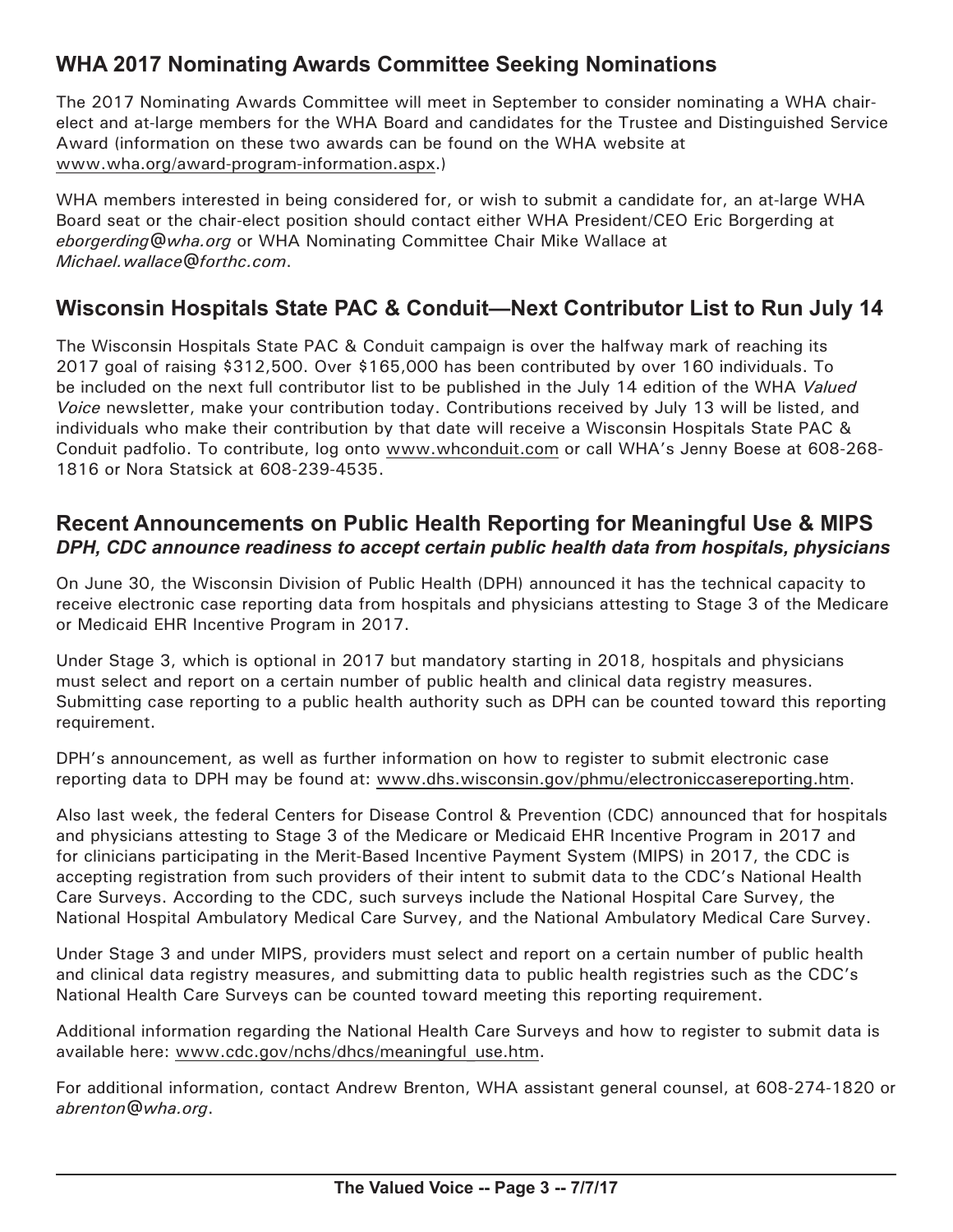#### **Continued from page 1 . . . Court of Appeals Removes Non-Economic Damage Cap**

"WHA fought hard several years ago to enact bipartisan legislation establishing the current cap," said WHA President/CEO Eric Borgerding. "The Legislature held multiple hearings and received ample, credible supporting information as it debated this important public policy that impacts the accessibility of health care throughout Wisconsin. We are frustrated the Court of Appeals dismissed the multiple sources of information supporting the Legislature's rational basis of the non-economic damage cap both when it was enacted in 2006 and today."

"WHA will file an amicus brief with the Supreme Court and is working with other partners who share our concerns with the Court of Appeals' decision," said Borgerding.

In writing the Court of Appeals' majority opinion, Judge Joan Kessler wrote, "We are left with literally no rational factual basis in the record before us which supports the Legislature's determination that the \$750,000 limitation on noneconomic damages is necessary or appropriate to promote any of the stated legislative objectives."

The Court of Appeals decision overturns the lower court decision in this case by Milwaukee County Circuit Court Judge Jeffrey Cohen that found the non-economic damage cap generally constitutional but unconstitutional for the particular plaintiff in this case. Judge Cohen reached a different conclusion than the Court of Appeals regarding whether the Legislature had a rational, factual basis for establishing the non-economic damage cap.

"[T]he Court has conducted a thoughtful examination of the statutory scheme and determined that the Cap is rationally related to the Legislature's goals," stated Judge Cohen in the 2014 lower court decision in this case on the facial constitutionality of the caps. "Studies, reports, and testimony were considered by the Legislature, which then saw fit to advance four specific goals supported by this evidence. That some studies were inconclusive is not enough to show there is no rational basis here. Plaintiffs must disprove the basis for every 'plausible policy reason' for the challenged classification. Having reviewed the documentation on which the Legislature relied, the Court cannot say that the goals articulated are 'wholly irrelevant.' The documents on which the Legislature relied contain evidence to reasonably support each goal."

Relatedly, the U.S. House of Representatives last week passed a bill that would cap non-economic damages in medical malpractice lawsuits at \$250,000 and is modeled off of California's non-economic damage cap established in 1975. The Congressional Budget Office concluded the legislation would reduce the federal deficit by almost \$50 billion over 10 years by lowering medical liability premiums and reducing defensive medicine.

Currently, Wisconsin's noneconomic damage cap is technically now unconstitutional statewide as a result of the Court of Appeals decision. However, should the Wisconsin Supreme Court overturn the Court of Appeals decision, any cases filed between now and a Supreme Court decision upholding the constitutionality of the cap will remain subject to the cap.